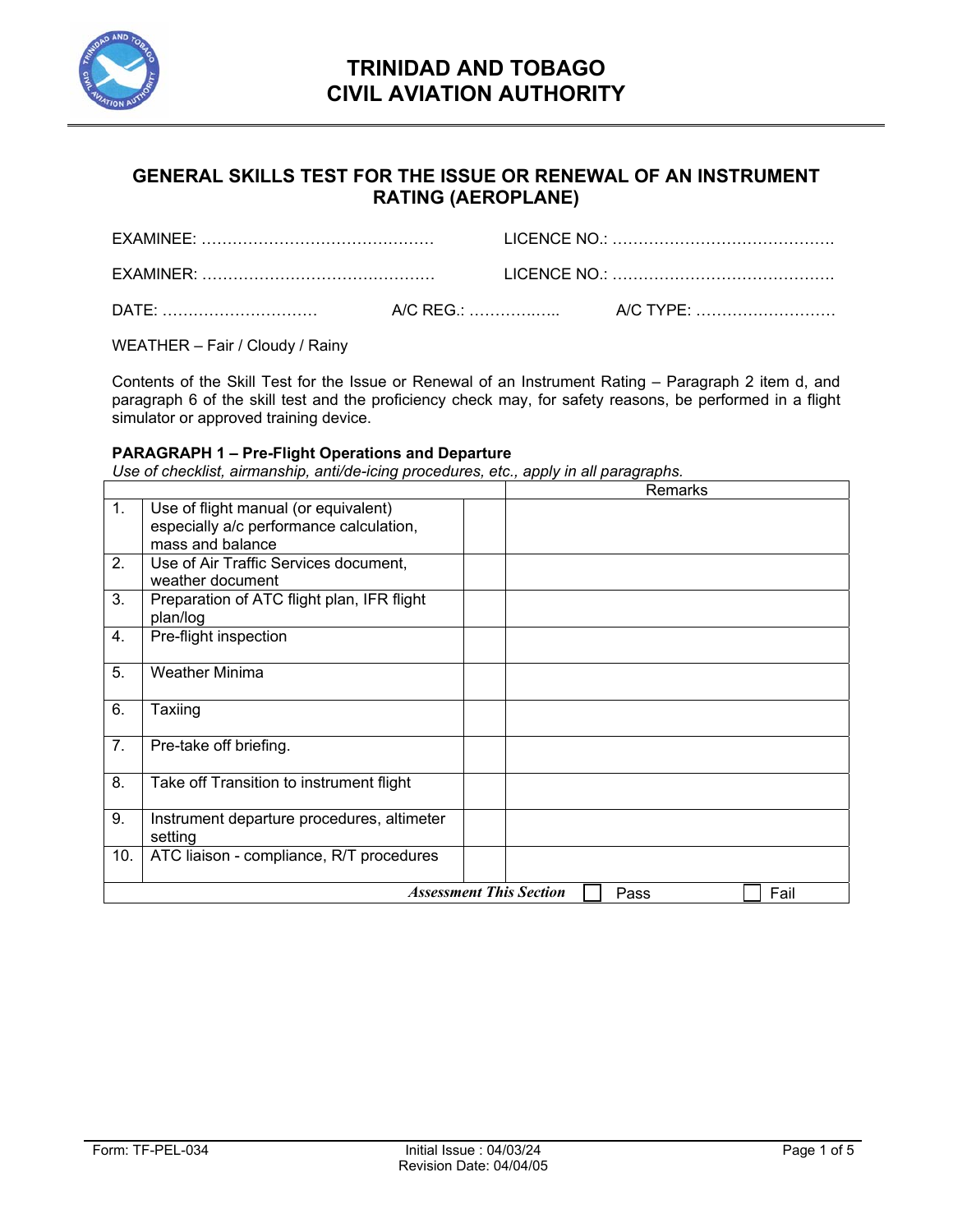

# **TRINIDAD AND TOBAGO CIVIL AVIATION AUTHORITY**

### **PARAGRAPH 2 – General Handling**

|                |                                                                                                                       |                                | Remarks |      |  |
|----------------|-----------------------------------------------------------------------------------------------------------------------|--------------------------------|---------|------|--|
| $1_{\cdot}$    | Control of the aircraft by reference solely to<br>instruments, including: level flight at various<br>speeds, trim     |                                |         |      |  |
| 2.             | Climbing and descending turns with<br>sustained Rate 1 turn                                                           |                                |         |      |  |
| 3 <sub>1</sub> | Recoveries from unusual attitudes,<br>including sustained 45° bank turns and<br>steep descending turns                |                                |         |      |  |
| 4 <sub>1</sub> | Recovery from approach to stall in level<br>flight, climbing/descending turns and in<br>landing configuration         |                                |         |      |  |
| 5 <sub>1</sub> | Limited panel, stabilised climb or descent at<br>Rate 1 turn onto given headings, recovery<br>from unusual attitudes. |                                |         |      |  |
|                |                                                                                                                       | <b>Assessment This Section</b> | Pass    | Fail |  |

### **PARAGRAPH 3 – En-Route IFR Procedures**

|             |                                                                                                                |                                |      | <b>Remarks</b> |      |  |
|-------------|----------------------------------------------------------------------------------------------------------------|--------------------------------|------|----------------|------|--|
| $1_{\cdot}$ | Tracking, including interception, e.g. NDB,<br>VOR, RNAV                                                       |                                |      |                |      |  |
| 2.          | Use of radio aids Level flight, control of<br>heading, altitude and airspeed, power<br>setting, trim technique |                                |      |                |      |  |
| 3.          | Altimeter settings                                                                                             |                                |      |                |      |  |
| 4.          | Timing and revision of ETAs (En-route hold<br>- if required)                                                   |                                |      |                |      |  |
| 5.          | Monitoring of flight progress, flight log, fuel<br>usage, systems management                                   |                                |      |                |      |  |
| 6.          | Ice protection procedures, simulated if<br>necessary                                                           |                                |      |                |      |  |
| 7.          | ATC liaison and compliance, R/T<br>procedures                                                                  |                                |      |                |      |  |
|             |                                                                                                                | <b>Assessment This Section</b> | Pass |                | Fail |  |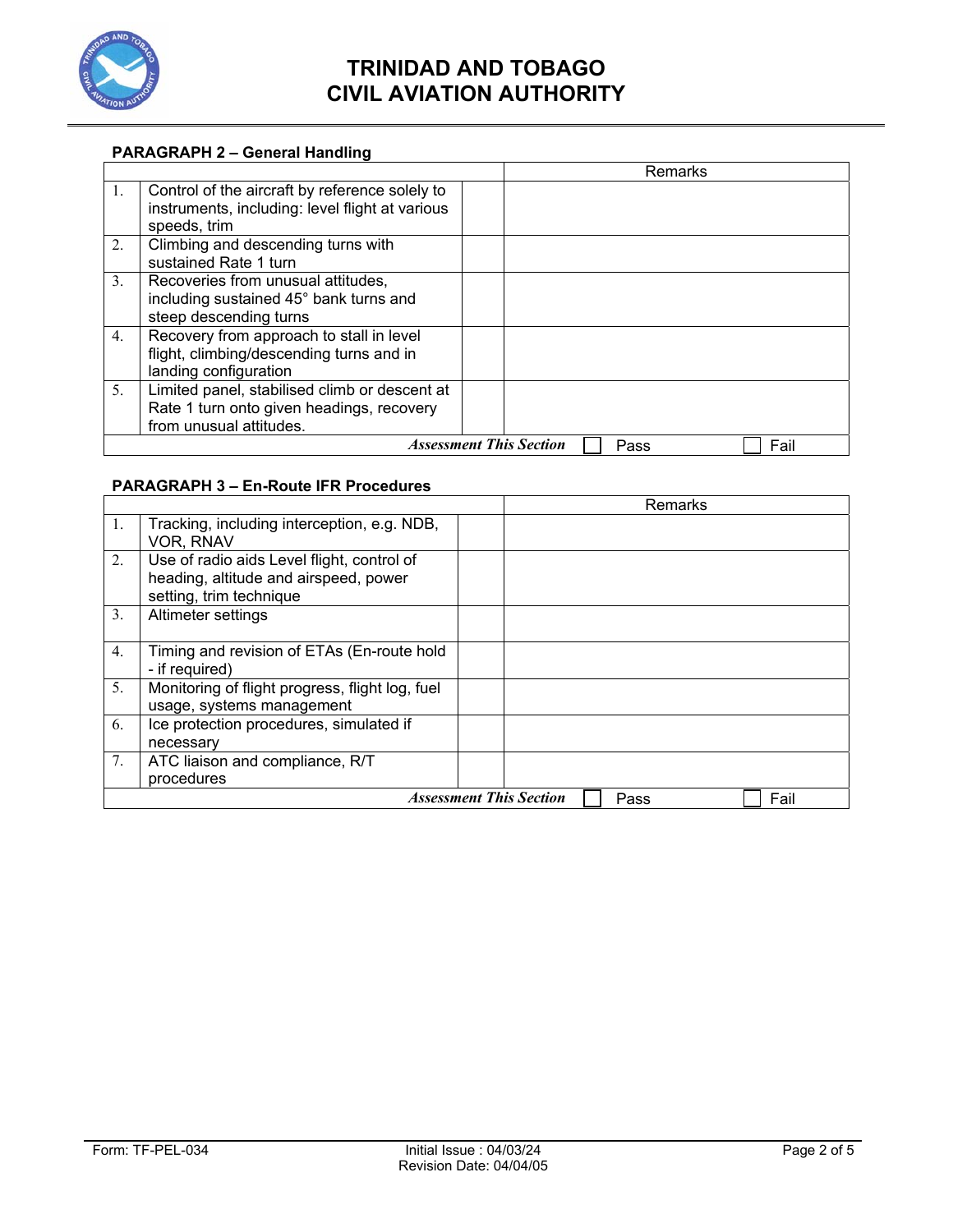

# **TRINIDAD AND TOBAGO CIVIL AVIATION AUTHORITY**

## **SECTION 4 – Precision Approach Procedures**

|                |                                                                             |                                |  | Remarks |      |
|----------------|-----------------------------------------------------------------------------|--------------------------------|--|---------|------|
| 1.             | Setting and checking of navigational aids,<br>identification of facilities  |                                |  |         |      |
| 2.             | Arrival procedures, altimeter checks                                        |                                |  |         |      |
| 3.             | Approach and landing briefing, including<br>descent/approach/landing checks |                                |  |         |      |
| 4.             | Holding procedure +                                                         |                                |  |         |      |
| 5.             | Compliance with published approach<br>procedure                             |                                |  |         |      |
| 6.             | Approach timing                                                             |                                |  |         |      |
| 7 <sub>1</sub> | Altitude, speed heading control, (stabilised<br>approach)                   |                                |  |         |      |
| 8.             | Go-around action $+$                                                        |                                |  |         |      |
| 9.             | Missed approach procedure / landing +                                       |                                |  |         |      |
| 10.            | ATC liaison - compliance, R/T procedures                                    |                                |  |         |      |
|                |                                                                             | <b>Assessment This Section</b> |  | Pass    | Fail |

## **PARAGRAPH 5 –Non-Precision Approach**

|     |                                                                                | Remarks                                        |
|-----|--------------------------------------------------------------------------------|------------------------------------------------|
| 1.  | Setting and checking of navigational<br>aids, identification of facilities     |                                                |
| 2.  | Arrival procedures, altimeter settings                                         |                                                |
| 3.  | Approach and landing briefing,<br>including descent/approach/landing<br>checks |                                                |
| 4.  | Holding procedure +                                                            |                                                |
| 5.  | Compliance with published approach<br>procedure                                |                                                |
| 6.  | Approach timing                                                                |                                                |
| 7.  | Altitude, speed, heading control,<br>(stabilised approach)                     |                                                |
| 8.  | Go-around action +                                                             |                                                |
| 9.  | Missed approach procedure/landing +                                            |                                                |
| 10. | ATC liaison - compliance, R/T<br>procedures                                    |                                                |
|     |                                                                                | <b>Assessment This Section</b><br>Fail<br>Pass |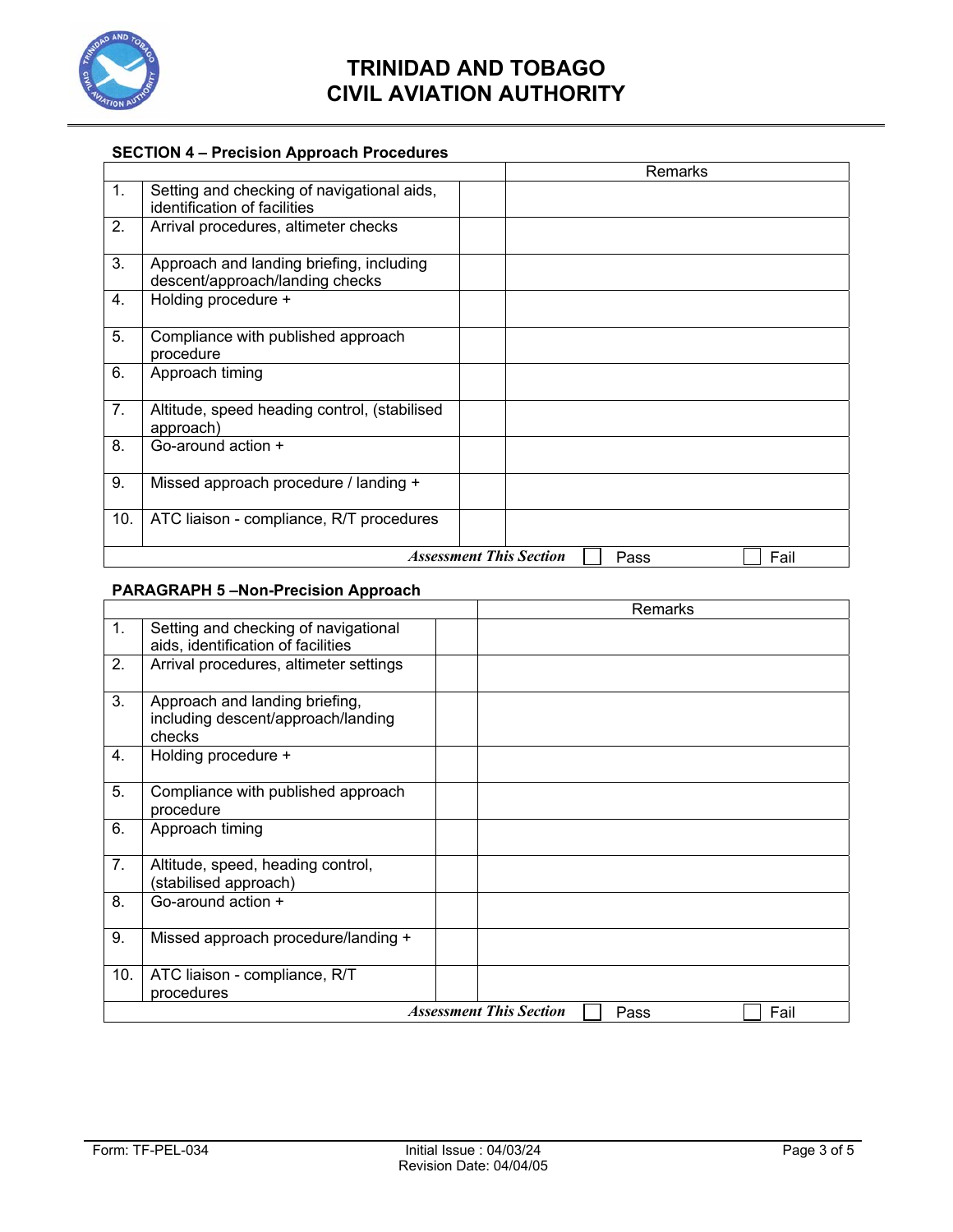

## **TRINIDAD AND TOBAGO CIVIL AVIATION AUTHORITY**

### **PARAGRAPH 6 – (if applicable) Simulated Asymmetric Flight**

|                                                                                                                                                                                                                                                                                                                                                                                                                                                                 |                                                                                                                                      |  | Remarks                                                                                               |  |  |
|-----------------------------------------------------------------------------------------------------------------------------------------------------------------------------------------------------------------------------------------------------------------------------------------------------------------------------------------------------------------------------------------------------------------------------------------------------------------|--------------------------------------------------------------------------------------------------------------------------------------|--|-------------------------------------------------------------------------------------------------------|--|--|
| $\mathbf{1}$ .                                                                                                                                                                                                                                                                                                                                                                                                                                                  | Simulated engine failure after take-off<br>or on go-around                                                                           |  |                                                                                                       |  |  |
| 2.                                                                                                                                                                                                                                                                                                                                                                                                                                                              | Asymmetric approach and procedural<br>go-around                                                                                      |  |                                                                                                       |  |  |
| $\overline{3}$ .                                                                                                                                                                                                                                                                                                                                                                                                                                                | Asymmetric approach and landing,<br>missed approach procedure                                                                        |  |                                                                                                       |  |  |
| 4.                                                                                                                                                                                                                                                                                                                                                                                                                                                              | Air Traffic Control liaison: compliance,<br>Radio Telephony procedures                                                               |  |                                                                                                       |  |  |
|                                                                                                                                                                                                                                                                                                                                                                                                                                                                 |                                                                                                                                      |  | <b>Assessment This Section</b><br>Pass<br>Fail                                                        |  |  |
|                                                                                                                                                                                                                                                                                                                                                                                                                                                                 | *May be performed in a Flight Simulator or Approved Flight Training Device<br>+May be performed in either Paragraph 4 or Paragraph 5 |  |                                                                                                       |  |  |
|                                                                                                                                                                                                                                                                                                                                                                                                                                                                 | <b>RESULT:</b>                                                                                                                       |  |                                                                                                       |  |  |
|                                                                                                                                                                                                                                                                                                                                                                                                                                                                 |                                                                                                                                      |  |                                                                                                       |  |  |
|                                                                                                                                                                                                                                                                                                                                                                                                                                                                 |                                                                                                                                      |  |                                                                                                       |  |  |
|                                                                                                                                                                                                                                                                                                                                                                                                                                                                 |                                                                                                                                      |  |                                                                                                       |  |  |
|                                                                                                                                                                                                                                                                                                                                                                                                                                                                 |                                                                                                                                      |  |                                                                                                       |  |  |
|                                                                                                                                                                                                                                                                                                                                                                                                                                                                 | has successfully/unsuccessfully completed the required checks.                                                                       |  | I, the undersigned, duly appointed by the Director of Civil Aviation to conduct the above examination |  |  |
|                                                                                                                                                                                                                                                                                                                                                                                                                                                                 | Examiner                                                                                                                             |  | yy/mm/dd                                                                                              |  |  |
| Procedures for the Conduct of Instrument Rating Skill Test and Proficiency Check                                                                                                                                                                                                                                                                                                                                                                                |                                                                                                                                      |  |                                                                                                       |  |  |
| An applicant for a skill test for the Instrument Rating shall have received instruction on the same class or type<br>(1)<br>of aircraft to be used for the skill test. The aircraft used for the skill test shall meet the requirements for training<br>aircraft as set out in the Act or Regulations made thereunder. The instrument rating course shall be provided<br>by an approved organization or authorized instructor approved to conduct such courses. |                                                                                                                                      |  |                                                                                                       |  |  |

- (2) The Administrative arrangements for confirming the applicant's suitability to take the test, including disclosure of the applicant's training record to the examiner, will be determined by the Authority which approved the applicant's training.
- (3) An applicant shall pass paragraphs 1 through 5 of the test below, and paragraph 6 if a multi-engine aircraft is used. If any item in a paragraph is failed, that paragraph is failed. Failure in more than one paragraph will require the applicant to take the entire test again. An applicant failing only one paragraph shall take the failed paragraph again. Failure in any paragraph of the re-test, including those paragraphs that have been passed on a previous attempt, will require the applicant to take the entire test again. All paragraphs of the skill test shall be completed within six months.
- (4) Further training may be required following any failed test. Failure to achieve a pass in all paragraphs of the test in two attempts shall require further training as determined by the Authority. There is no limit to the number of skill test that may be attempted.

#### *Conduct of Test*

(5) The test is intended to simulate a practical flight. The route to be flown shall be chosen by the examiner. An essential element is the ability of the applicant to plan and conduct the flight from routine briefing material. The applicant shall undertake the flight planning and shall ensure that all equipment and documentation for the execution of the flight are on board. The duration of the flight shall be at least one hour.